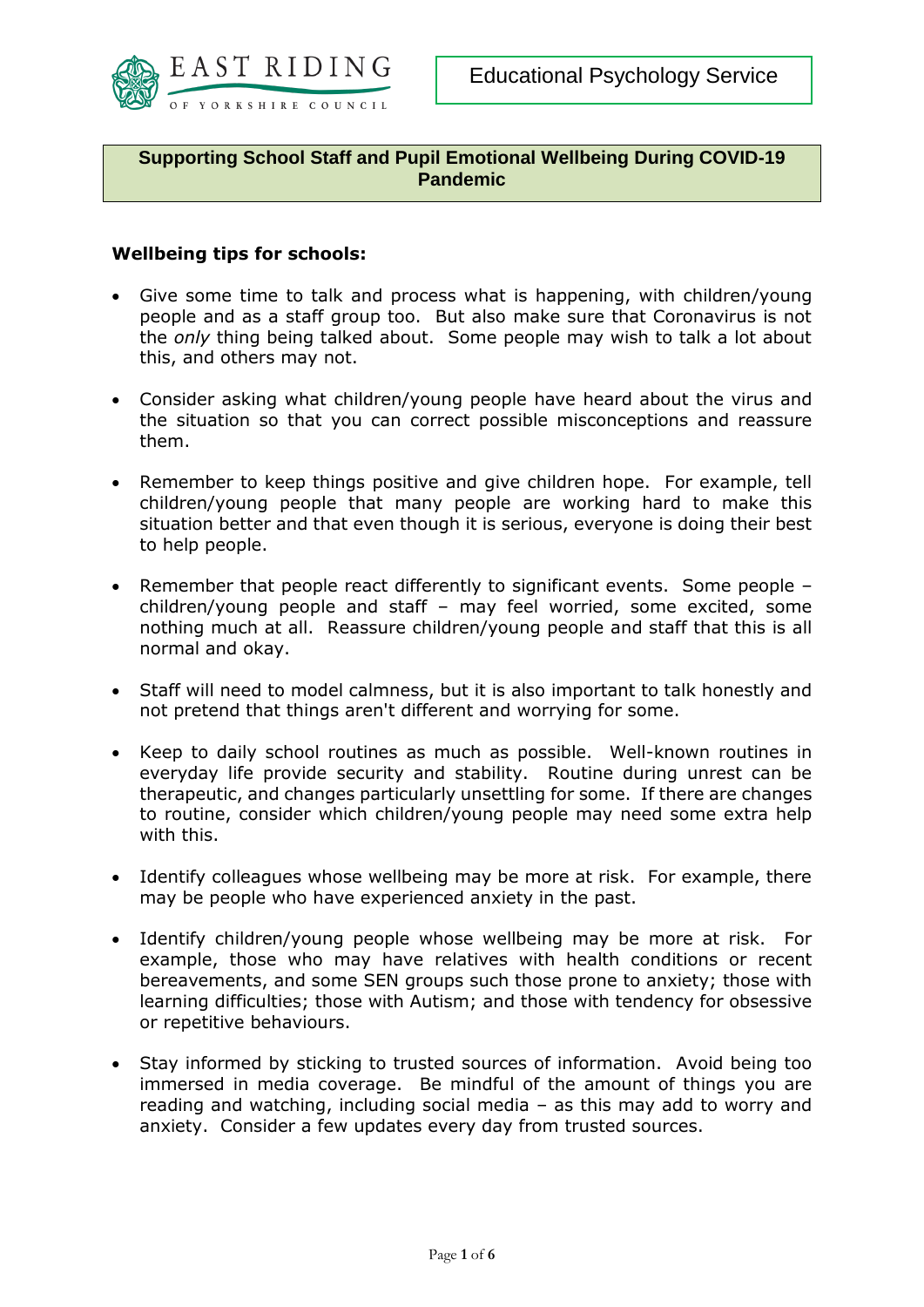As an adult you may be concerned yourself. Take care of yourself and make sure you have breaks, time to relax, and ask for help from others if you need. **Some Useful links:**

### *Talking to children about Coronavirus*

There is currently a lot of uncertainty and worry around the coronavirus outbreak, and children/young people will be affected by the changes that are going on around them - regardless of their age or any additional needs. It is really important that adults explain what is happening to children/young people in an age appropriate way so they understand what is happening. Some useful links are:

Talking to children about Coronavirus (British Psychological Society): <https://www.bps.org.uk/news-and-policy/talking-children-about-coronavirus>

Talking to Children (Childmind): [https://childmind.org/article/talking-to-kids](https://childmind.org/article/talking-to-kids-about-the-coronavirus/)[about-the-coronavirus/](https://childmind.org/article/talking-to-kids-about-the-coronavirus/)

How to talk to your child about coronavirus (Unicef): [https://www.unicef.org/coronavirus/how-talk-your-child-about-coronavirus](https://www.unicef.org/coronavirus/how-talk-your-child-about-coronavirus-covid-19)[covid-19](https://www.unicef.org/coronavirus/how-talk-your-child-about-coronavirus-covid-19)

Tips and guidance on supporting preschool children (Zero to Three); <https://www.zerotothree.org/resources/3210-tips-for-families-coronavirus>

Talking to children (National Association of School Psychologists) [https://www.nasponline.org/resources-and-publications/resources-and](https://www.nasponline.org/resources-and-publications/resources-and-podcasts/school-climate-safety-and-crisis/health-crisis-resources/talking-to-children-about-covid-19-(coronavirus)-a-parent-resource)[podcasts/school-climate-safety-and-crisis/health-crisis-resources/talking-to](https://www.nasponline.org/resources-and-publications/resources-and-podcasts/school-climate-safety-and-crisis/health-crisis-resources/talking-to-children-about-covid-19-(coronavirus)-a-parent-resource)[children-about-covid-19-\(coronavirus\)-a-parent-resource](https://www.nasponline.org/resources-and-publications/resources-and-podcasts/school-climate-safety-and-crisis/health-crisis-resources/talking-to-children-about-covid-19-(coronavirus)-a-parent-resource)

# *Stories about Coronavirus for children*

Visual stories are a useful way of helping children to understand the Coronavirus. Here are some links to some good examples:

ELSA: Coronavirus Story for Children: <https://www.elsa-support.co.uk/coronavirus-story-for-children/>

Hello! Story about Coronavirus for young children: [https://660919d3-b85b-43c3-a3ad-](https://660919d3-b85b-43c3-a3ad-3de6a9d37099.filesusr.com/ugd/64c685_319c5acf38d34604b537ac9fae37fc80.pdf)[3de6a9d37099.filesusr.com/ugd/64c685\\_319c5acf38d34604b537ac9fae37fc80.p](https://660919d3-b85b-43c3-a3ad-3de6a9d37099.filesusr.com/ugd/64c685_319c5acf38d34604b537ac9fae37fc80.pdf) [df](https://660919d3-b85b-43c3-a3ad-3de6a9d37099.filesusr.com/ugd/64c685_319c5acf38d34604b537ac9fae37fc80.pdf)

A social story about pandemics (Carol Gray): [https://carolgraysocialstories.com/wp-content/uploads/2020/03/Pandemics-and](https://carolgraysocialstories.com/wp-content/uploads/2020/03/Pandemics-and-the-Coronavirus.pdf?fbclid=IwAR23zxNlbEumpw4oKlM7Xy3VlKnA25b8Gi53N6YiFIeKB9Vx0LQypSPYzzg)[the-](https://carolgraysocialstories.com/wp-content/uploads/2020/03/Pandemics-and-the-Coronavirus.pdf?fbclid=IwAR23zxNlbEumpw4oKlM7Xy3VlKnA25b8Gi53N6YiFIeKB9Vx0LQypSPYzzg)[Coronavirus.pdf?fbclid=IwAR23zxNlbEumpw4oKlM7Xy3VlKnA25b8Gi53N6YiFIeKB](https://carolgraysocialstories.com/wp-content/uploads/2020/03/Pandemics-and-the-Coronavirus.pdf?fbclid=IwAR23zxNlbEumpw4oKlM7Xy3VlKnA25b8Gi53N6YiFIeKB9Vx0LQypSPYzzg)

[9Vx0LQypSPYzzg](https://carolgraysocialstories.com/wp-content/uploads/2020/03/Pandemics-and-the-Coronavirus.pdf?fbclid=IwAR23zxNlbEumpw4oKlM7Xy3VlKnA25b8Gi53N6YiFIeKB9Vx0LQypSPYzzg)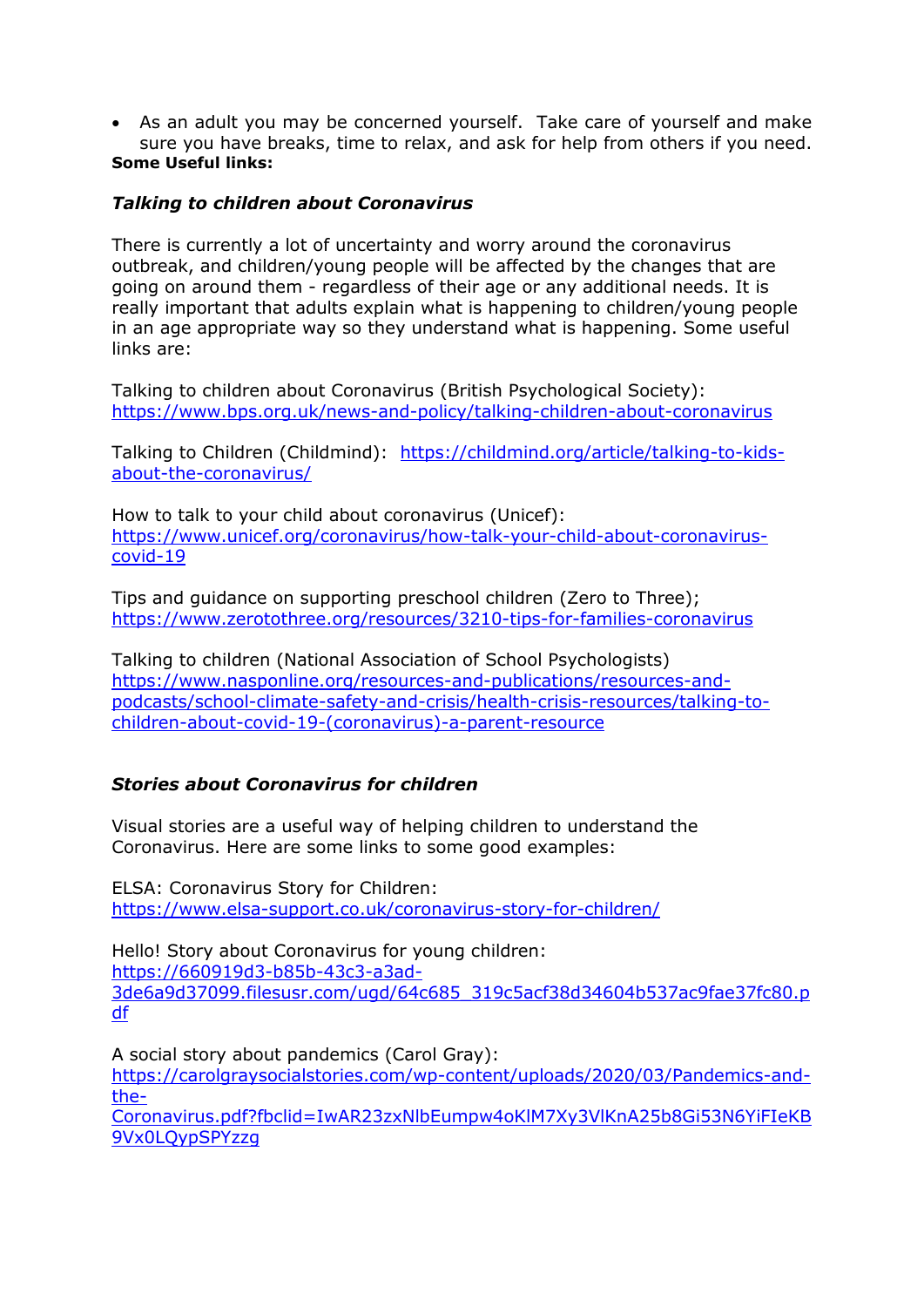A Social Story about the coronavirus: [https://www.ppmd.org/wp](https://www.ppmd.org/wp-content/uploads/2020/03/The-Corona-Virus-Free-Printable-Updated-2-The-Autism-Educator-.pdf)[content/uploads/2020/03/The-Corona-Virus-Free-Printable-Updated-2-The-](https://www.ppmd.org/wp-content/uploads/2020/03/The-Corona-Virus-Free-Printable-Updated-2-The-Autism-Educator-.pdf)[Autism-Educator-.pdf](https://www.ppmd.org/wp-content/uploads/2020/03/The-Corona-Virus-Free-Printable-Updated-2-The-Autism-Educator-.pdf) A comic exploring coronavirus to help young people understand: [https://www.npr.org/sections/goatsandsoda/2020/02/28/809580453/just-for](https://www.npr.org/sections/goatsandsoda/2020/02/28/809580453/just-for-kids-a-comic-exploring-the-new-coronavirus?t=1584464333506)[kids-a-comic-exploring-the-new-coronavirus?t=1584464333506](https://www.npr.org/sections/goatsandsoda/2020/02/28/809580453/just-for-kids-a-comic-exploring-the-new-coronavirus?t=1584464333506)

### *Information Videos for children about the Coronavirus*

Information video on Coronavirus for Primary age children (KS2) (Brainpop): <https://www.brainpop.com/health/diseasesinjuriesandconditions/coronavirus/>

Information video on Coronavirus for older children/adults (WHO): <https://www.youtube.com/watch?v=mOV1aBVYKGA&feature=youtu.be>

## *Promoting Children's Wellbeing*

Advice for young people who are feeling anxious about Coronavirus (Young Minds): [https://youngminds.org.uk/blog/what-to-do-if-you-re-anxious-about](https://youngminds.org.uk/blog/what-to-do-if-you-re-anxious-about-coronavirus)[coronavirus](https://youngminds.org.uk/blog/what-to-do-if-you-re-anxious-about-coronavirus)

Helping children cope with stress (WHO): [https://www.who.int/docs/default-source/coronaviruse/helping-children-cope](https://www.who.int/docs/default-source/coronaviruse/helping-children-cope-with-stress-print.pdf?sfvrsn=f3a063ff_2)[with-stress-print.pdf?sfvrsn=f3a063ff\\_2](https://www.who.int/docs/default-source/coronaviruse/helping-children-cope-with-stress-print.pdf?sfvrsn=f3a063ff_2)

Advice for older pupils and adults about looking after their emotional well-being. [https://afsp.org/taking-care-of-your-mental-health-in-the-face-of](https://protect-eu.mimecast.com/s/YopdC2Rmmup5knVs8RiGx?domain=afsp.org)[uncertainty/?fbclid=IwAR3ScDBfuhV5INKyutAG9IPNm4JnjjLOmHxv5w8SR9pBbD](https://protect-eu.mimecast.com/s/YopdC2Rmmup5knVs8RiGx?domain=afsp.org) [DU-8Hhy1QH-L8](https://protect-eu.mimecast.com/s/YopdC2Rmmup5knVs8RiGx?domain=afsp.org) 

Apps for Mindfulness - Cosmic kids yoga (younger children) <https://www.cosmickids.com/>

Cosmic Kids yoga youtube channel: <https://www.youtube.com/cosmickidsyoga>

Smiling Minds app to teach mindfulness (for all ages) <https://www.smilingmind.com.au/smiling-mind-app>

### *Special Needs and the Coronavirus*

Parent/carer-focused ideas from Special Needs Jungle about how to support children/young people with anxiety around coronavirus, including an easy-read explanation for children/young people and adults with learning needs: [https://www.specialneedsjungle.com/calming-coronavirus-anxiety-children](https://protect-eu.mimecast.com/s/VurAC3lnncpDmLXszuWKM?domain=specialneedsjungle.com)[everyone-else/#Update](https://protect-eu.mimecast.com/s/VurAC3lnncpDmLXszuWKM?domain=specialneedsjungle.com)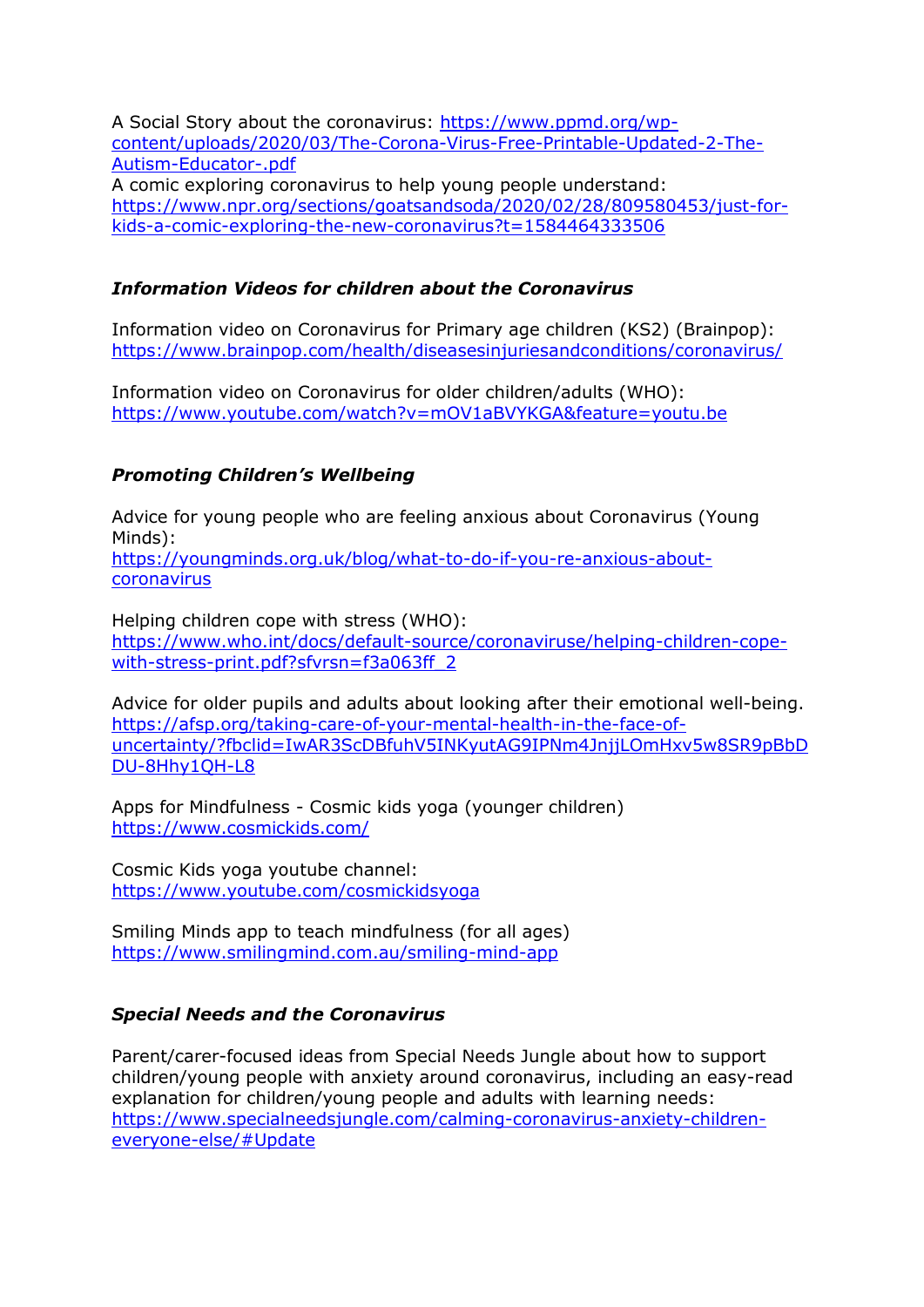National Autistic Society – guidance and helpline for parents/carers, children/young people and staff: [https://www.autism.org.uk/services/nas](https://eur02.safelinks.protection.outlook.com/?url=https%3A%2F%2Fwww.autism.org.uk%2Fservices%2Fnas-schools%2Fvanguard%2Fnews%2F2020%2Fmarch%2Fcoronavirus-(covid-19)-advice.aspx&data=02%7C01%7CAAllard%40ncb.org.uk%7C7d078078e21d4611dba808d7cb45bcbd%7Cadc87355e29c4519954f95e35c776178%7C0%7C0%7C637201372684920098&sdata=X0p0IpfwmQXowcaQVRflamskU%2FNmdKpAYqUIn6RYxjI%3D&reserved=0)[schools/vanguard/news/2020/march/coronavirus-\(covid-19\)-advice.aspx](https://eur02.safelinks.protection.outlook.com/?url=https%3A%2F%2Fwww.autism.org.uk%2Fservices%2Fnas-schools%2Fvanguard%2Fnews%2F2020%2Fmarch%2Fcoronavirus-(covid-19)-advice.aspx&data=02%7C01%7CAAllard%40ncb.org.uk%7C7d078078e21d4611dba808d7cb45bcbd%7Cadc87355e29c4519954f95e35c776178%7C0%7C0%7C637201372684920098&sdata=X0p0IpfwmQXowcaQVRflamskU%2FNmdKpAYqUIn6RYxjI%3D&reserved=0) See social story in the appendix.

### *Looking after your own wellbeing*

How to protect your mental health (BBC): <https://www.bbc.co.uk/news/health-51873799>

Coronavirus and your wellbeing (Mind UK): <https://www.mind.org.uk/information-support/coronavirus-and-your-wellbeing/>

5 ways to wellbeing (Mindkit): <https://www.mindkit.org.uk/5-ways-to-wellbeing/>

Stop Breathe & Think app for mindfulness: - <https://www.stopbreathethink.com/>

Headspace app for mindfulness: <https://www.headspace.com/>

## *Health Advice*

NHS advice: <https://www.nhs.uk/conditions/coronavirus-covid-19/>

Mental Health Considerations during COVID-19 Outbreak (WHO) [https://www.who.int/docs/default-source/coronaviruse/mental-health](https://www.who.int/docs/default-source/coronaviruse/mental-health-considerations.pdf?sfvrsn=6d3578af_2)[considerations.pdf?sfvrsn=6d3578af\\_2](https://www.who.int/docs/default-source/coronaviruse/mental-health-considerations.pdf?sfvrsn=6d3578af_2)

### *Government advice about coronavirus for education settings*

Guidance to educational setting: [https://www.gov.uk/government/publications/guidance-to-educational-settings](https://www.gov.uk/government/publications/guidance-to-educational-settings-about-covid-19)[about-covid-19](https://www.gov.uk/government/publications/guidance-to-educational-settings-about-covid-19)

*Note: as the situation and sources of information are developing, the above tips and links may be updated.*

### *Further advice*

British Psychological Society Coronavirus and UK schools closures: Support and advice for schools and parents/carers: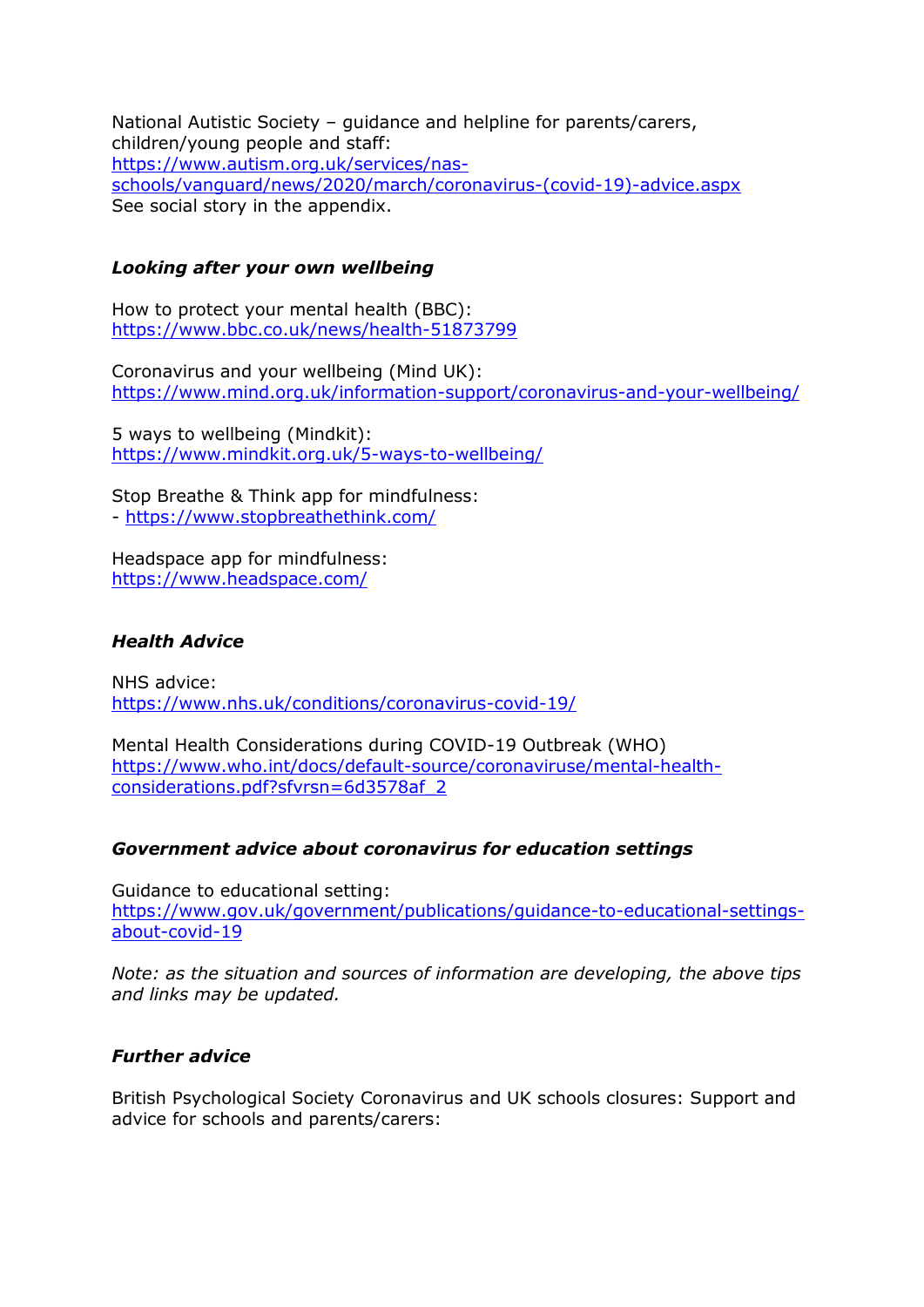[https://www.bps.org.uk/sites/www.bps.org.uk/files/Policy/Policy%20-](https://www.bps.org.uk/sites/www.bps.org.uk/files/Policy/Policy%20-%20Files/Coronavirus%20and%20UK%20schools%20closures%20-%20support%20and%20advice.pdf) [%20Files/Coronavirus%20and%20UK%20schools%20closures%20-](https://www.bps.org.uk/sites/www.bps.org.uk/files/Policy/Policy%20-%20Files/Coronavirus%20and%20UK%20schools%20closures%20-%20support%20and%20advice.pdf) [%20support%20and%20advice.pdf](https://www.bps.org.uk/sites/www.bps.org.uk/files/Policy/Policy%20-%20Files/Coronavirus%20and%20UK%20schools%20closures%20-%20support%20and%20advice.pdf)

*We would like to acknowledge the following Educational Psychology Services for information used in developing this resource: Harrow, West Sussex, Southend*

**Appendix. A Social Story about Coronavirus**